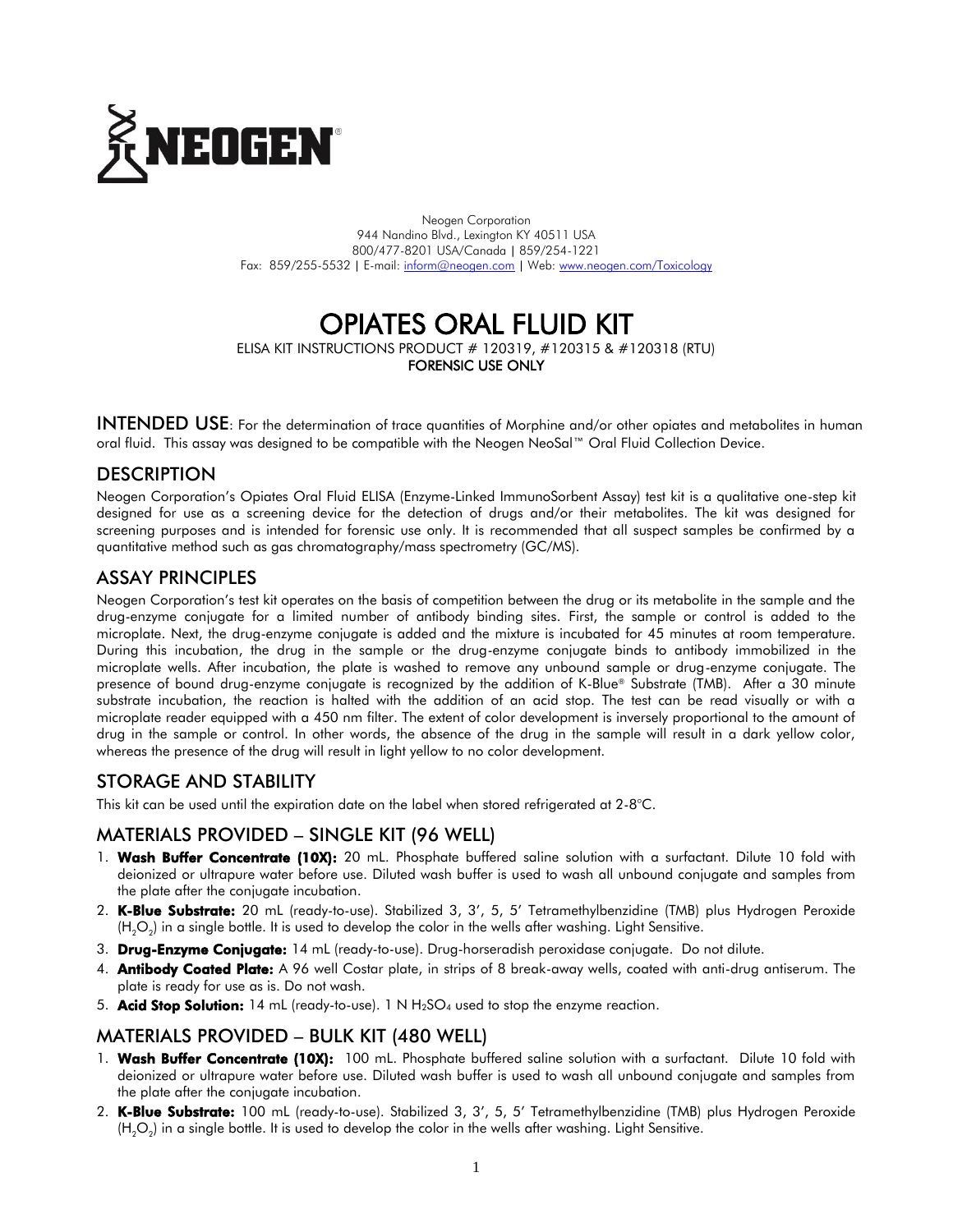- 3. Drug-Enzyme Conjugate:  $5 \times 14$  mL (ready-to-use). Drug-horseradish peroxidase conjugate. Do not dilute.
- 4. **Antibody Coated Plate:** 5 x 96 well Costar plates, in strips of 8 break-away wells, coated with anti-drug antiserum. The plates are ready for use as is. Do not wash.
- 5. Acid Stop Solution: 90 mL (ready-to-use). 1 N  $H_2SO_4$  used to stop the enzyme reaction.

# MATERIALS PROVIDED – 50 BULK KIT (4800 WELL)

- 1. Wash Buffer Concentrate (10X): 1 L. Phosphate buffered saline solution with a surfactant. Dilute 10 fold with deionized or ultrapure water before use. Diluted wash buffer is used to wash all unbound conjugate and samples from the plate after the conjugate incubation.
- 2. K-Blue Substrate: 2 x 500 mL (ready-to-use). Stabilized 3, 3', 5, 5' Tetramethylbenzidine (TMB) plus Hydrogen Peroxide (H $_{2} \rm{O}_{2}$ ) in a single bottle. It is used to develop the color in the wells after washing. Light sensitive.
- 3. Drug-Enzyme Conjugate: 700 mL (ready-to-use). Drug-horseradish peroxidase conjugate. Do not dilute.
- 4. **Antibody Coated Plate:** 50 x 96 well Costar plate, in strips of 8 break-away wells, coated with anti-drug antiserum. The plate is ready for use as is. Do not wash.
- 5. **Acid Stop Solution:**  $2 \times 500$  mL (ready-to-use). 1 N H<sub>2</sub>SO<sub>4</sub> used to stop the enzyme reaction.

#### MATERIALS NEEDED BUT NOT PROVIDED

- 1. Deionized water.
- 2. Precision pipettes that range from  $10 \mu$ L  $1000 \mu$ L and disposable tips.
- 3. Graduated cylinder to dilute and mix wash buffer.
- 4. Plate cover or plastic film to cover plate during incubation.
- 5. Microplate reader with a 450 nm filter.

#### OPTIONAL TEST MATERIALS

1. Oral Fluid Multi-Analyte Calibrators: Product # 120100.

#### OPTIONAL MATERIALS

1. Microplate shaker.

## PRECAUTIONS AND NOTES

- 1. **DO NOT** use kits or components beyond expiration date.
- 2. DO NOT mix conjugates and plates from different kit lots.
- 3. DO NOT pipette reagents by mouth.
- 4. Pour K-Blue Substrate out of the bottle into a clean reservoir. To prevent contamination of the substrate, DO NOT pipette out of the bottle.
- 5. All specimens should be considered potentially infectious. Exercise proper handling precautions.
- 6. Keep plate covered except when adding reagents, washing or reading.
- 7. Kit components should be refrigerated when not in use.
- 8. Use aseptic technique when opening and removing reagents from vials and bottles.
- 9. DO NOT smoke, eat or drink in areas where specimens or reagents are being handled.
- 10.DO NOT substitute DI water for the wash step of this protocol. Use only Neogen's wash buffer.
- 11.**DO NOT** reuse wells, they are for one use only.

#### PROCEDURAL NOTES

- 1. Desiccant bag must remain in foil pouch with unused strips. Keep ziplock pouch sealed when not in use to maintain a dry environment.
- 2. Use clean pipette tips for the buffer, drug-enzyme conjugate, controls and samples.
- 3. Before pipetting a reagent, rinse the pipette tip three times with that reagent.
- 4. When pipetting into the wells, DO NOT allow the pipette tip to touch the inside of the well or any of the reagent already inside the well. This may result in cross contamination.
- 5. Controls and samples should be assayed in duplicate.
- 6. Before substrate addition, wipe the outside bottom of the wells with a lint-free wiper to remove dust and fingerprints.
- 7. Gently mix specimens and reagents before use. Avoid vigorous agitation.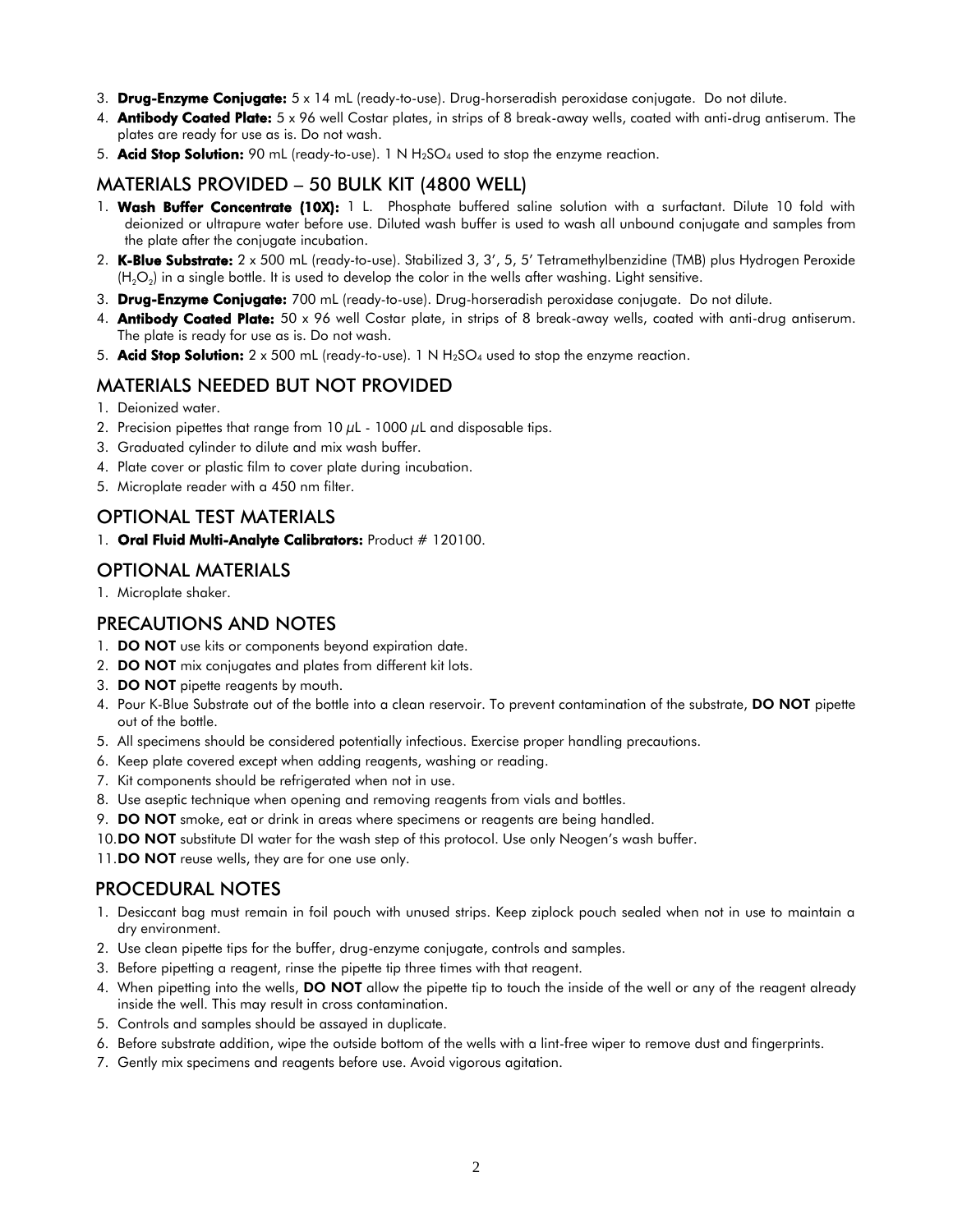## SAMPLE TREATMENT

This assay was designed to be compatible with the Neogen NeoSal Oral Fluid Collection Device, which has a built-in 1:4 sample dilution. No further dilution is recommended for optimal assay performance.

# TEST PROCEDURES

The following test procedures can be run manually or on an automated instrument. Please contact your Neogen representative for assistance with protocols for automated instruments.

- 1. Determine the number of wells to be used.
- 2. Gently mix the ready-to-use drug-enzyme conjugate solution by inversion. Do not vortex. Store unused conjugate at 2- 8°C.
- 3. Add 20  $\mu$ L of sample or controls to the appropriate wells in duplicate.
- 4. Add 100 µL of the drug-enzyme conjugate to each well. For manual runs use 8-channel pipette or 12-channel pipette for rapid addition.
- 5. For manual runs, mix by gently shaking plate. A microplate shaker may be used.
- 6. Cover plate with plastic film or plate cover and incubate at room temperature for 45 minutes.
- 7. During the conjugate incubation, dilute concentrated wash buffer 10 fold with deionized water (i.e. 20 mL of concentrated wash buffer plus 180 mL of deionized water). Mix thoroughly. Diluted wash buffer is stable for 5 days at room temperature or 7 days at 2-8°C.
- 8. Once the incubation is complete, dump or aspirate the liquid from the wells. Tap the plate on a clean lint-free towel to remove any remaining liquid in the wells.
- 9. Wash each well with 300  $\mu$ L of diluted wash buffer. Manual Wash: For manual wash procedures repeat for a total of 3 washings, invert and tap dry the plate following each step. After completing the last wash step wipe the bottom of the wells with a lint-free towel to remove any liquid on the outside of the wells. Automated Wash: If an automated plate washer is used wash the plate for a total of 5 washings with 300 µL of diluted wash buffer. It is important for the automated washer to conduct a final aspirate cycle to eliminate residual amounts of wash buffer. Residual amounts of buffer in the wells will affect assay performance. Note: DI water should never be used for the plate wash.
- 10.Add 100 µL of K-Blue Substrate to each well. For manual runs, use a multi-channel pipette for best results.
- 11.Cover plate with plastic film or plate cover and incubate at room temperature for 30 minutes.
- 12.Add 100  $\mu$ L of Acid Stop (1N H<sub>2</sub>SO<sub>4</sub>) to each well to stop enzyme reaction. Mix gently before measuring absorbance. For automated systems a 10 second shake is sufficient. Measure the absorbance at a wavelength of 450 nm. Wells should be read within 2 hours of stopping the reaction.

# STANDARD CURVE IN ORAL FLUID BUFFER

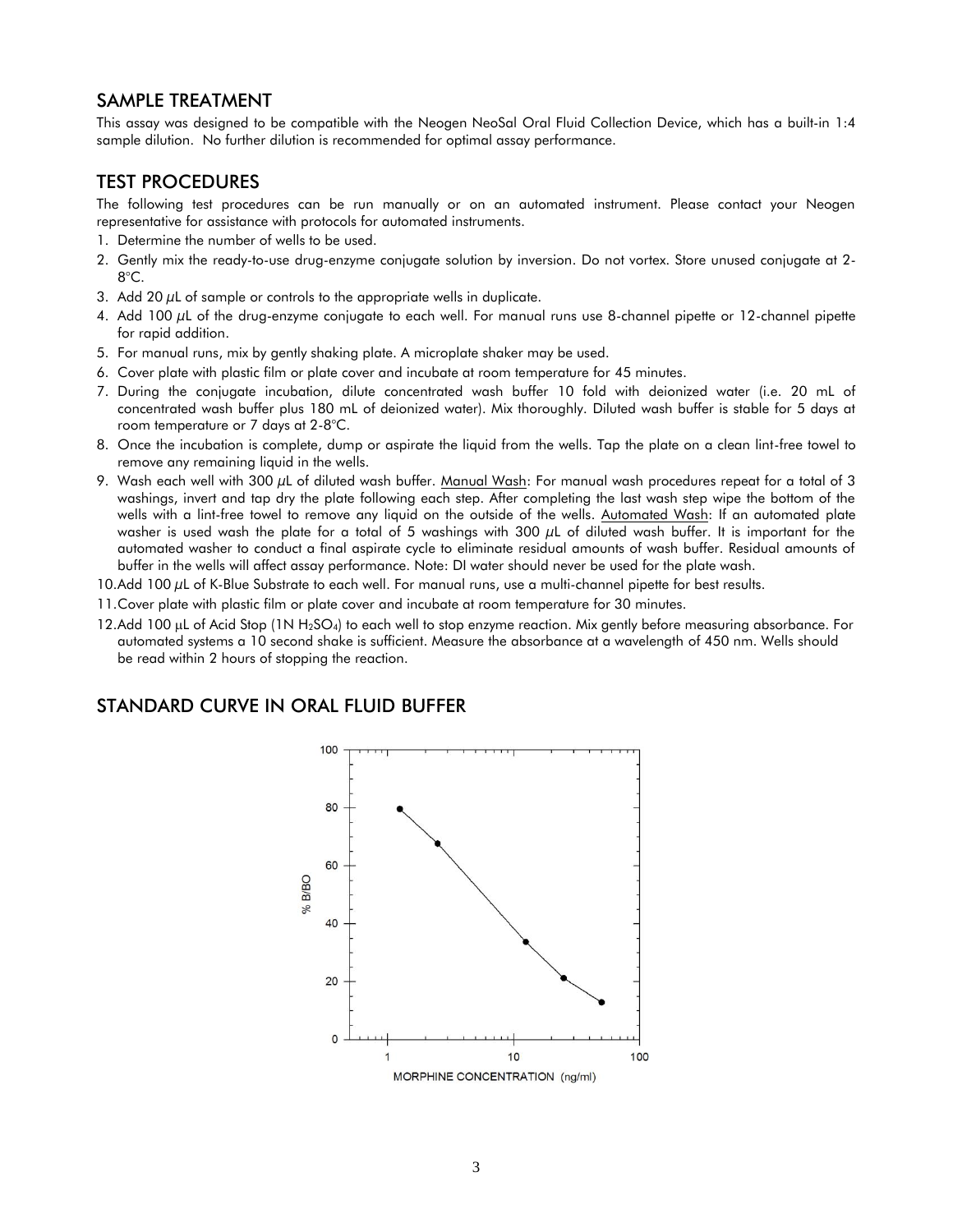# SENSITIVITY

#### **Compound I-50 in Oral Fluid Buffer I-50 in Oral Fluid (1:4 dilution: 1 part sample to 3 parts Oral Fluid Buffer)**

Morphine **4.2 ng/mL** 4.2 ng/mL 21.2 ng/mL 21.2 ng/mL

The term I-50 is used to define the sensitivity of the test. This number is derived from a standard curve generated with the drug. The drug concentration that shows 50% less color activity than the zero standard is considered to be the I-50.

#### **SPECIFICITY**

|                               | Compound             | Morphine           |                   |
|-------------------------------|----------------------|--------------------|-------------------|
|                               | <b>Concentration</b> | <b>Equivalents</b> | % Cross-          |
| Compound                      | (ng/mL)              | (ng/mL)            | <b>Reactivity</b> |
|                               |                      |                    |                   |
| Morphine                      | 4.2                  | 4.2                | 100               |
| Ethylmorphine                 | 2.6                  | 4.2                | 162               |
| Codeine                       | 3.1                  | 4.2                | 136               |
| 6-Acetylcodeine               | 4.1                  | 4.2                | 103               |
| 6-Acetylmorphine              | 4.9                  | 4.2                | 86                |
| Heroin/Diacetylmorphine       | 4.9                  | 4.2                | 86                |
| Dihydrocodeine                | 11                   | 4.2                | 39                |
| Morphine-6-β-D-Glucuronide 12 |                      | 4.2                | 35                |
| Dihydromorphine               | 15                   | 4.2                | 28                |
| Morphine-3-β-D-Glucuronide 17 |                      | 4.2                | 25                |
| Thebaine                      | 19                   | 4.2                | 23                |
| Hydrocodone                   | 25                   | 4.2                | 17                |
| Hydromorphone                 | 35                   | 4.2                | 12                |
| Levorphanol                   | 86                   | 4.2                | 5                 |
| Nalorphine                    | 110                  | 4.2                | $\overline{4}$    |
| Oxymorphone                   | 2,100                | 4.2                | 0.2               |
| Oxycodone                     | 2,800                | 4.2                | 0.2               |
| Norcodeine                    | 3,100                | 4.2                | 0.2               |
| Meperidine                    | 3,500                | 4.2                | 0.1               |
| Diprenorphine                 | 4,500                | 4.2                | 0.1               |
| Normorphine                   | 4,500                | 4.2                | 0.1               |
| Norbuprenorphine              | >1,000               | 4.2                | < 0.4             |
| Buprenorphine                 | >1,000               | 4.2                | < 0.4             |
| Noroxymorphone                | >1,000               | 4.2                | < 0.4             |

Note: Morphine equivalents represents 50% B/B<sub>0</sub> assay displacement in Oral Fluid Buffer.

*The compounds having cross-reactivity below 0.4% did not show any significant reaction up to 10 µg/mL.*